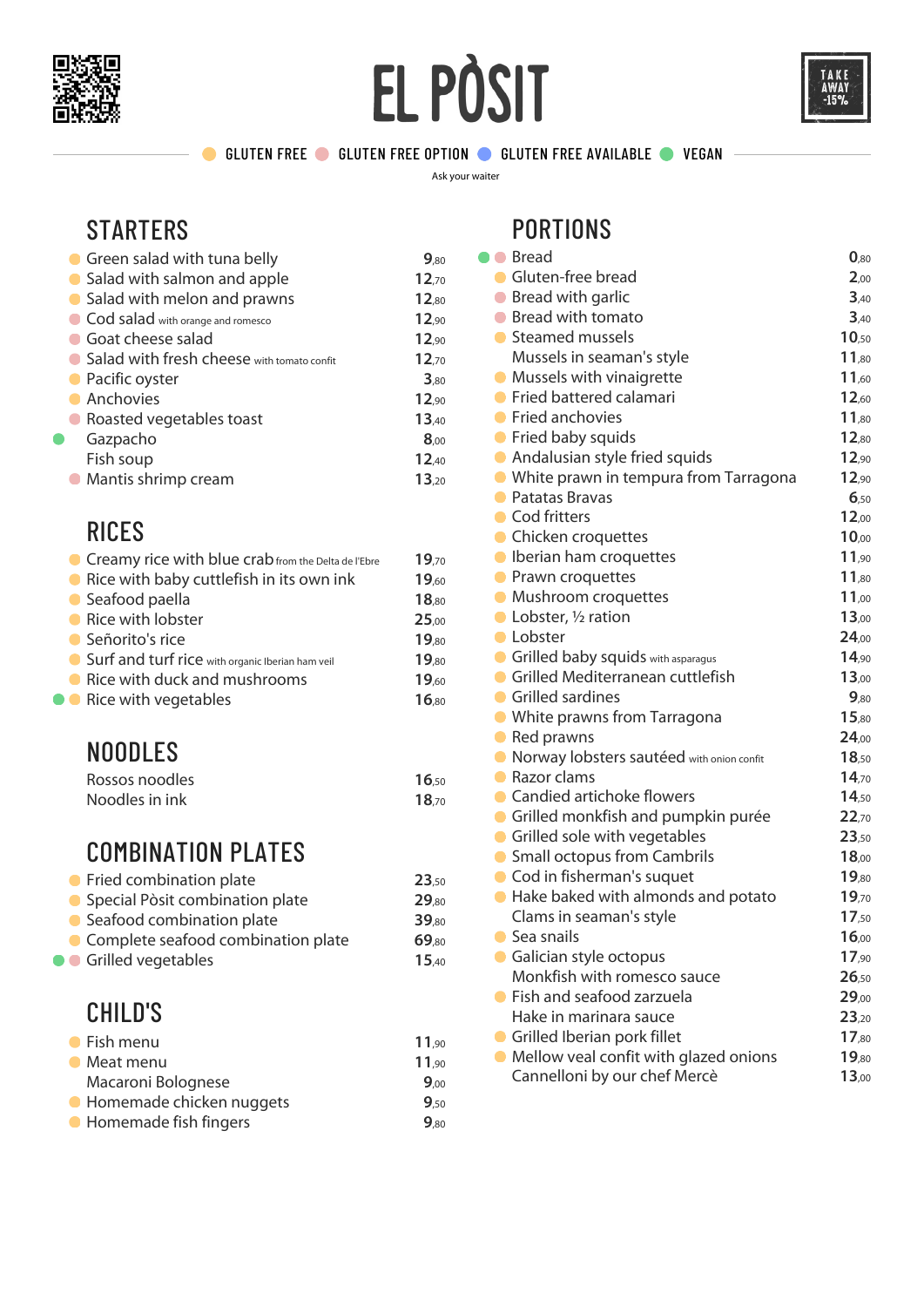#### DESSERTS HOMEMADE

| <b>Brownie</b>                                       | 5.80 |
|------------------------------------------------------|------|
| • Pineapple carpaccio with catalan cream             | 6.50 |
| $\bullet$ Catalan cream                              | 5.80 |
| Cheesecake with walnuts and honey                    | 6.50 |
| Cheesecake with strawberries                         | 6.50 |
| • 70% Dark chocolate fuet                            | 6.30 |
| White chocolate fuet                                 | 6.30 |
| Panna cotta Baileys                                  | 6.60 |
| Cottage cheese crunchy honey and caramelized walnuts | 6,50 |
| Tiramisu cake                                        | 6,50 |
| Caramelized French toast                             | 6.80 |
| Lemon sorbet                                         | 5.50 |
| Irish coffee                                         | 6.90 |
|                                                      |      |

#### NATURAL FRUIT

| Strawberries with homemade cream               | 6.50 |
|------------------------------------------------|------|
| Seasonal fruit ceviche                         | 6,60 |
| <b>ICE CREAMS</b>                              |      |
| • Children's ice cream                         | 4.90 |
| Vanilla ice cream                              | 4,80 |
| • Fruit ice pop, coconut and strawberry flavor | 2,90 |
| Fruit ice pop, lemon lime flavor               | 2.90 |

Chocolate ice cream, lactose-free **4**,80 Chocolate ice cream, sugar-free **4**,80